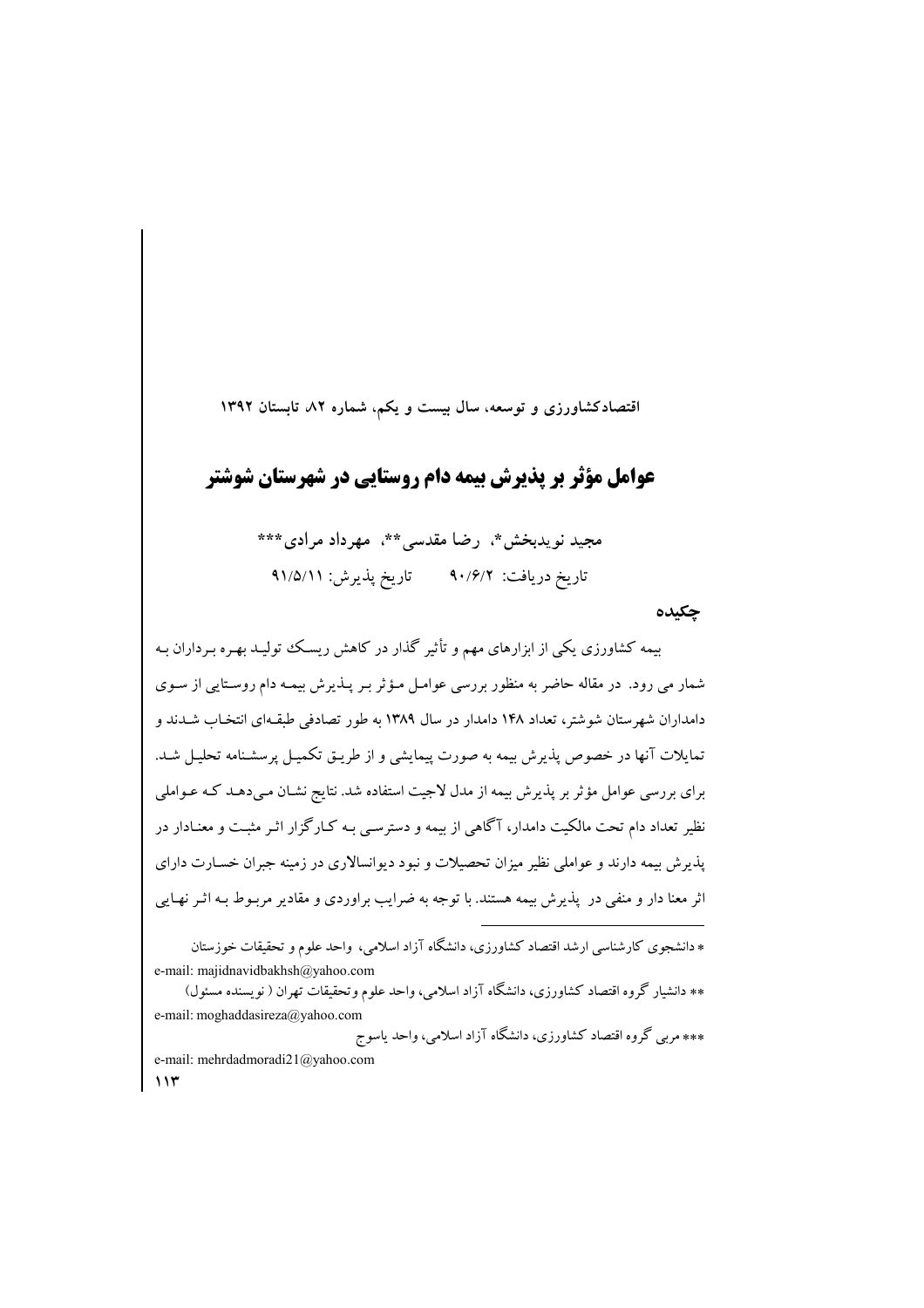اقتصادکشاورزی و توسعه – سال بیست و یکم، شماره ۸۲ پیشنهاد میشود با بستر سازی و فراهم نمودن مجموعهای از ارکان مدیریتی از قبیل تأمین نیروی انسانی کارامد و اعمال یک الگوی عملیاتی و سازمانی مناسب در زمینه بیمـه و جبـران خسـارت، موفقیتهـای شایان توجهی در زمینه پذیرش بیمه حاصل گردد.

 $C59$ ,  $G22$  ,  $Q19$  : Jel طبقهبندى

كليدواژ دها:

يذبرش بيمه، دامداران، شوشتر، لاجت

مقدمه

بخش دامپروري به لحاظ جايگاه ويژه اي كه در تأمين نيـاز غـذايبي، مـواد اوليـه بخـش صنعت وارزآوري و نهايتـاً رشــد و توســعه اقتصــادي هــر كشـور دارد، همــواره مــورد توجــه تحلیلگران اقتصادی، سیاسی و برنامه ریزان قرار گرفتـه اسـت. ریسـک و عـدم قطعیـت در امیر تولید که ناشی از شرایط ناپایدار محیطی و سازمان بازار می باشد، منجر می گردد تا دامداران بـا نوسانات بالای درآمدی ناشی از تغییرات تولید و قیمت مواجه باشند که این امـر بـه نوبـه خـود مسائل فراوان اقتصادی درزمینههای کارایی و رفاه اجتماعی را به دنبال دارد. لذا بررسی طبیعت و نظم موجود در این نوسانات اولین گام درجهت معرفی ابزارهای کاهنده ریسک دراین بخش می باشد . بسته به نوع کالا ومنطقه تولید محصول و در زمانهای مختلـف، ابزارهـای گونـاگونی جهت مقابله با نوسانات درآمدی و اجزای آن دربخش کشاورزی طراحی شده است ( عبدالهی عزت آبادي، ١٣٨١ ).

در خصوص اهمیت و ضرورت انجام این مطالعه باید نگاهی به آمار و وضعیت عملکرد بیمه در شهرستان شوشتر داشت که به استناد منابع موجـود، جامعـه بهـرهبـرداران ایـن شهرسـتان ۱۳۹۵۰ نفـــر دامــــدار بــــوده كــــه در مجمــــوع داراي ۲۸۱۳۷۹ رأس دام بــــودهانــــد (سالنامه آماری استان خوزستان، ۱۳۸۷). میانگین عملکرد پنجساله بیمه در فاصله سالهای ۸۳ تـا  $114$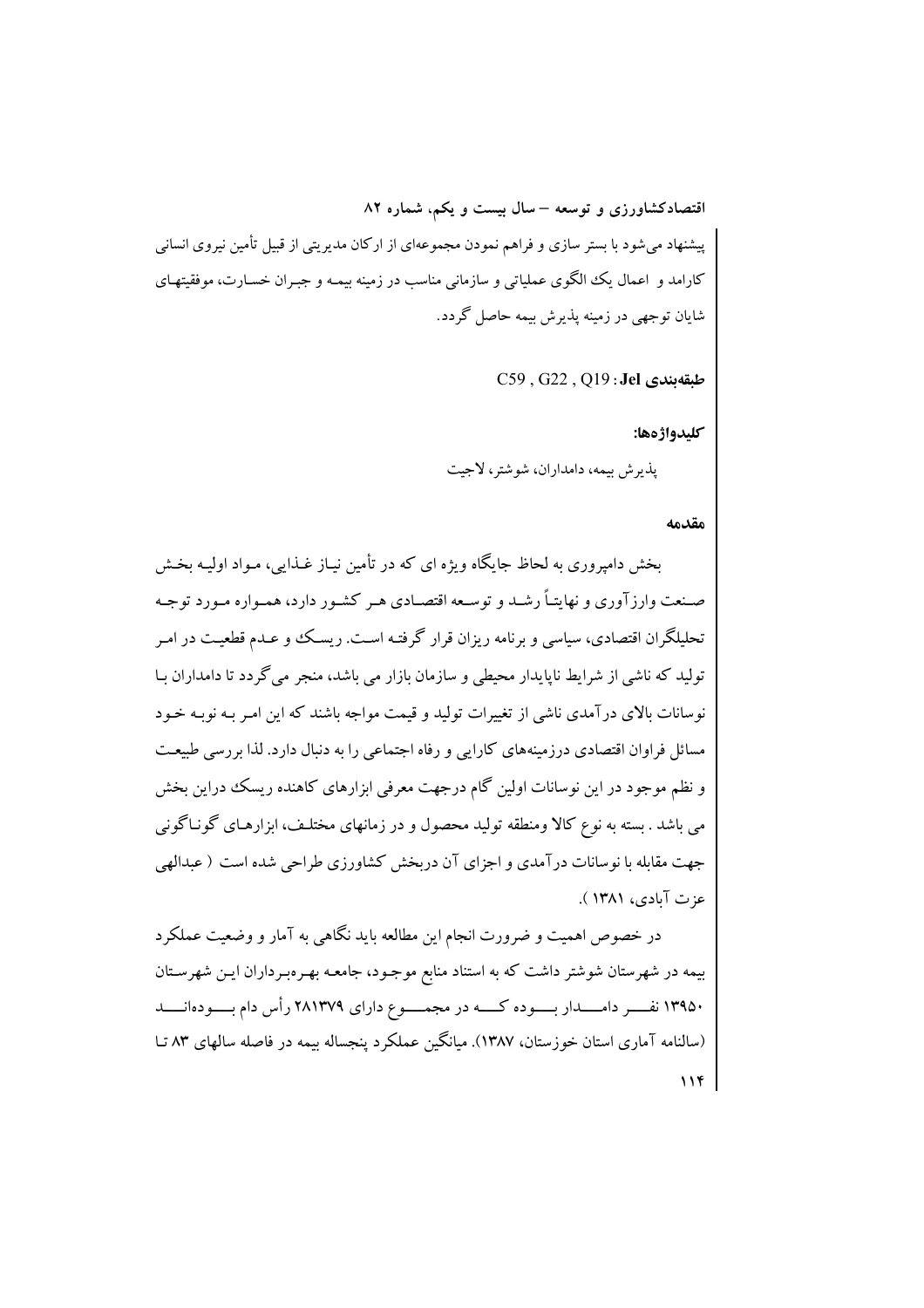عوامل مؤثر بر .....

۸۸ نشـاندهنده اســتقبال تنهـا ۳۵۰ نفـر بيمــه گــذار و بيمــه شــدن ۲۸۲۳۱ رأس دام مــىباشــد (بانک کشاورزی شوشتر، ۱۳۸۹)؛ یعنی کمتر از ۳٪ تمایل دامداران به بیمه نمودن دامهایشان و بیمـه شـدن ۱۰درصـدي دامهـاي منطقـه . لـذا وجـود جمعيـت بـالاي دام و بهـر ه بر دار آن در شهرستان، بلایای اجتناب ناپذیر طبیعی و عدم استقبال دامداران از طـرح بیمـه از یـک سـو و از سوی دیگر زمینهسازی جهت اشتغال شمار بالای دانـش آموختگــان کشــاورزی در حـوزه بیمـه کشاورزی سبب شده است مطالعهای در این راستا صورت گیرد.

بررسی عوامـل مـؤثر بـر پــذیرش بیمــه توسـط کشــاورزان بارهـا از ســوی محققــان در کشورهای مختلف مورد توجه قرار گرفته است. در ایران نیز مطالعـاتی در زمینـه تعیـین عوامـل مؤثر بر پذیرش بیمه دام و محصولات کشاورزی انجام شده است.

زمانی و همکارانش (۱۳۸۶) نشان دادند کـه آگـاهی کشـاورز از وجـود بیمـه، دریافت وام، فاصله تا کارگزار، تعهد فرد نسبت به بانک کشاورزی واندازه واحـد تولیـدی بـر پــذیرش بيمه مؤثر بوده اند.

عبداللهی عزت آبادی و اسلاملوییان (۱۳۸۶) با استفاده از مدل لاجیت و آنالیز واریانس نشان دادند میزان تحصیلات، سن درخت پسته، میزان مصبر ف آب و کـود شـیمیایی، میزان بـدهی کشـاورزان، عملکـرد محصـول پسـته، ریسـک پـذیری و ریسـک گریـزی بـالای باغداران، اطلاع از وجود طرح بیمه آزمایشی یارانه دار پسته و داشتن مشاغل جانبی اثری منفی بر پذیرش بیمه محصول دارد. در مقابل سن کشـاورز، ریسـک پـذیری پـایین و ریسـک خنثـی بودن کشاورزان تأثیر مثبت در پذیرش بیمه داشته است.

قلاوند و چیذری(۱۳۸۳) به بررسی عوامل مؤثر بر پذیرش بیمه محصـول گنـدم در بـین کشاورزان استانهای تهران ومازندران یرداختند و نشان دادند که بـین متغیرهـای مسـتقل سـواد، سطح زیر کشت، درآمد، آگاهی از هدفهای بیمـه، مشـورت بـا سـایر گنـدمکاران، شـر کت در کلاسهای آموزش ترویجی و تماس با مروجان کشاورزی با متغیر وابسته میزان پذیرش بیمه این محصول رابطه مستقيم و معنىداري وجود دارد.

 $\overline{110}$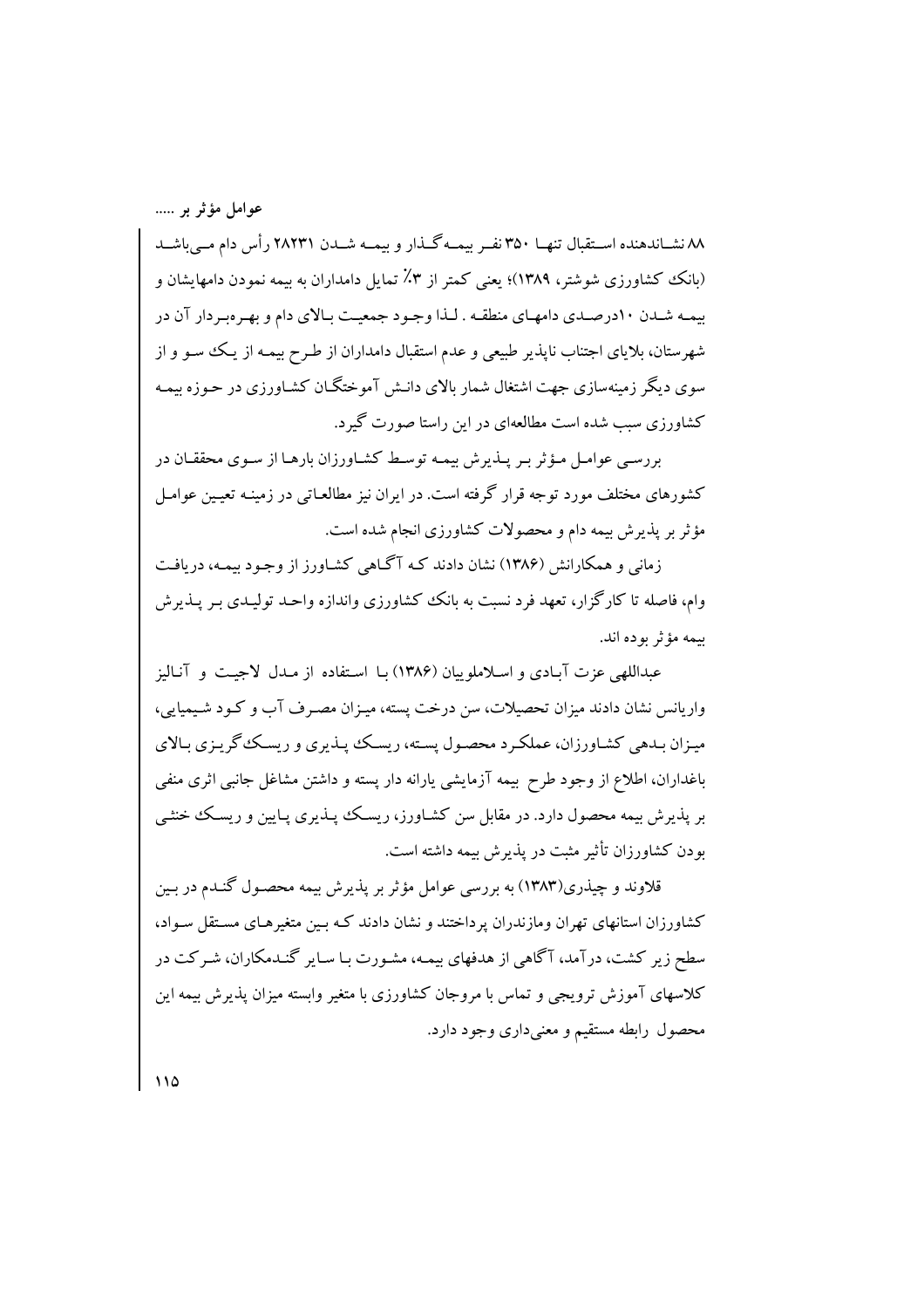کرباسی و کامبوزیا (۱۳۸۲) در استان سیستان و بلوچستان و با استفاده از مـدل لاجیـت نشان دادند که میزان تحصیلات کشاورز، سابقه ک|ر در کشـاورزی مالکـیـت اراضـی و در آمـد سالانه کشاورز تأثیر مثبت و معنبی داری در تقاضـای بیمـه محصـولات دارد، امـا تـأثیر مشـاغل جانبي بر اين فرايند منفي است.

امینے و همکارانش (۱۳۸۱) در استان آذربایجان شرقی عوامل مؤثر بے تمایل دامیداران به بیمه دام را برای سالهای ۱۳۷۶– ۷۷مورد بررسی قرار دادند. نتایج نشـان داد کـه تعـداد دام و دریافت وام بر پذیرش بیمه اثری مثبت و معنی دار دارد. علاوه بر این دامدارانی که شغل اصلی آنها دامداری بوده ریسک گریزتر از سایرین بودهاند.

زاهدی (۱۳۷۹) در استان خراسان و با استفاده از یک الگوی رگرسیونی و به منظور بررسی عوامل تأثیرگذار در پذیرش بیمـه نشـان داد کـه تجربـه بیمـه گـذار و مقـدار حـق بیمـه پرداختی و دریافت غرامت اثر مثبت و بهـره وری دام اثـر منفـی در ایـن بـاره دارنـد. همچنـین ارتباط بین تعداد سالهای بیمه شدن و متوسط بهره وری منفی است.

انجو لارس و سنتیس (Enjolars & Senties, 2008) در کشور فرانسه برای دوره زمانی ۲۰۰۲ –۲۰۰۵ نشان دادند که کشاورزان بیمه شده در مقایسه با بیمه نشدههـا در مقیـاس مـالمی و کشاورزی بزرگتری فعالیت می کنند. همچنین تنوع تولیدی بیشـتری در کشـاورزان بیمـه شـده وجود دارد.

اگورستو و همکارانش (Ogurstov et al., 2006) عوامل توضیح دهنده خرید بیمـه در بخش لبنیاتی هند را مورد بررسی قرار دادند. نتایج نشان داد که بین تعداد گاوها، سطح درآمـد و اندازه مزرعه با خريد بيمه رابطه مستقيم وجود دارد.

جاکیندا و همکارانش (Jakinda et al., 2006) در غرب کنیا با استفاده از معیارهای توصیفی و مدل رگرسیونی، به تعیین فاکتورهای تأثیرگذار بر پــذیرش بیمـه در مـزارع پــرورش  $119$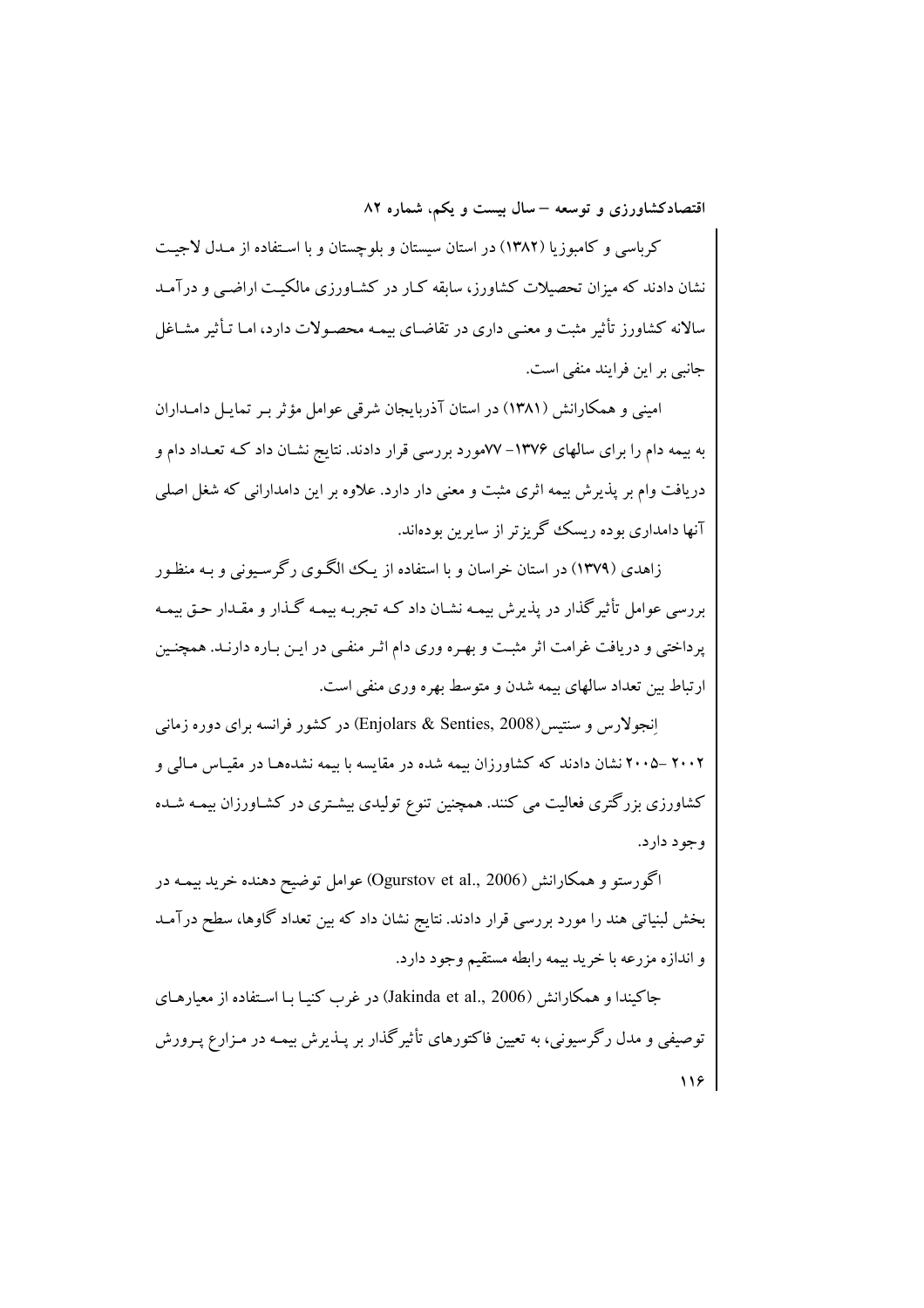گاو پرداختنـد. نتـايج تجزيـه و تحليـل نشـان داد كـه جنسـيت دامـدار، سـطح درآمـد، عـادات فرهنگی، نژاد دامهای موجود در دامداری، ارزش دامها و نیز سطح سواد، متغیرهـای تأثیرگـذار بر پذیرش بیمه بودهاند.

بررسی مطالعات گذشته نشان می دهد که میزان پذیرش بیمه در مناطق مختلف کشـورها متفاوت است به همین دلیل تعیین دقیق عوامل مؤثر بر پذیرش بیمه نیازمنـد مطالعـات منطقـهای است. از سوی دیگر با توجه به وضعیت آماری و عملکردی پیشگفته در شهرسـتان و بـه منظـور شناخت عوامل تأثیرگذار در پذیرش بیمه دام نسبت بـه مطالعـات قبلـی، عوامـل متعـدد فـردی، اجتماعی و اقتصادی تأثیر گذار بر پذیرش بیمه از سوی دامداران به عنوان هـدف تحقیـق مـورد بررسی قرار گرفت.

## روش تحقيق

برای بورسی تفاوت بین دو گروه دامدار پذیرنده بیمه و پذیرنده، مقایسه میانگین  
متغیرها با استفاده از آزمون 1 صورت گرفت. پس از مقایسه میانگین متغیرهای مورد نظر بین  
دامداران در دو گروه مختلف، از مدل لاجیت برای شناسایی عوامل مؤثر بر پدیرش بیمه دام  
مورد استفاده شد. مدل لاحیت از جمله مدلهایی است و دو طبقه دارند. لاجیت از توابع  
مورد استفاده قرار میگیرد که متغیر وابسته آنهاکيفی است و دو طبقه دارند. لاجیت از توابع  
P<sub>i</sub> = (Y = |X<sub>i</sub>) = 
$$
\frac{1}{1 + e^{-z_i}
$$
  
X<sub>i</sub>  
X<sub>i</sub> =  $Y = \frac{1}{1 + e^{-z_i}$   
X<sub>i</sub>  
X<sub>i</sub> =  $Y = \frac{1}{1 + e^{-z_i}}$   
X<sub>i</sub>

 $\sqrt{2}$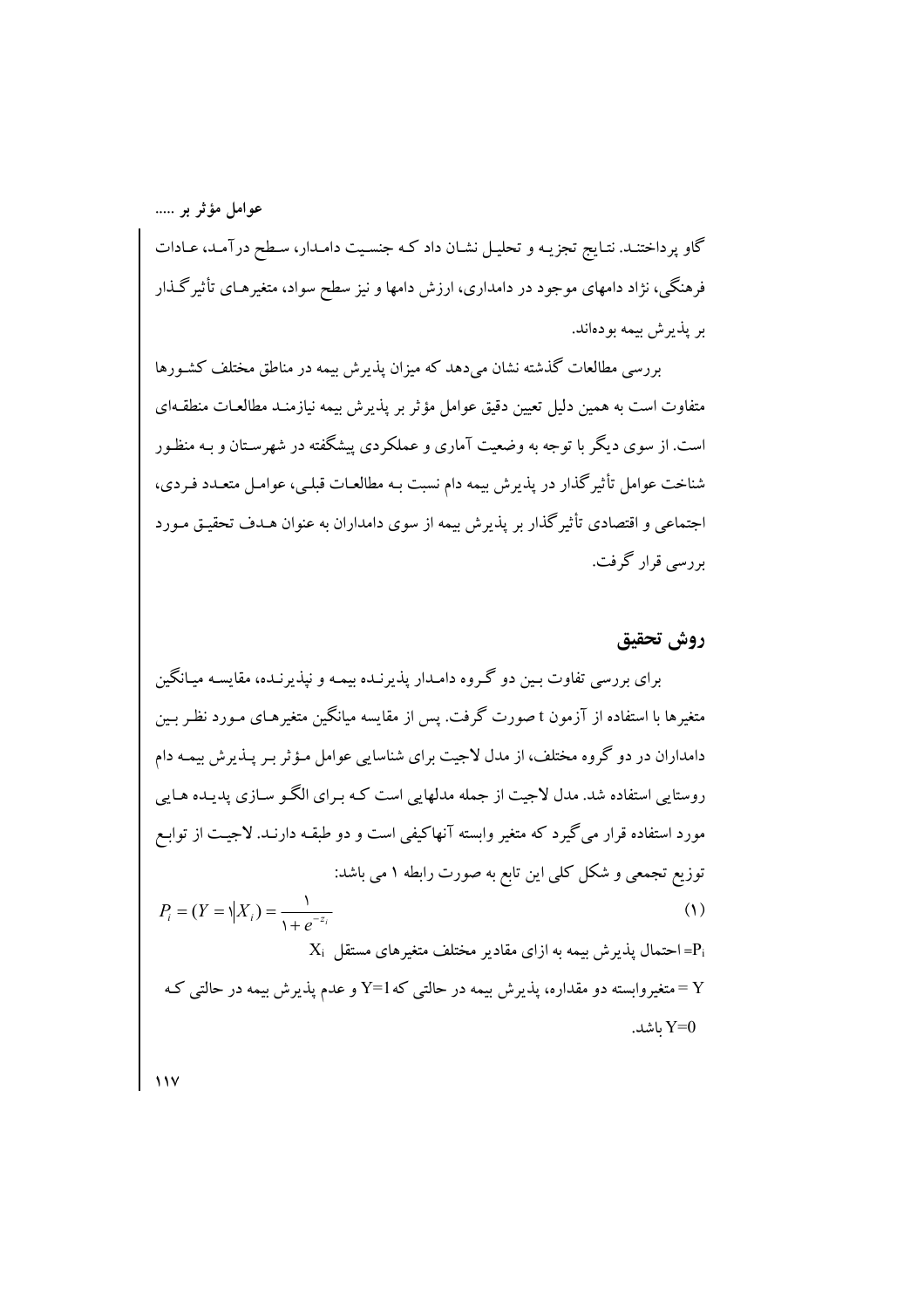اقتها دگناورزی و توسعه – سال بیست و یکم، شمار ۸۲  
\و ہ2 |ز رابطه ۲ به دست می آید:  
\nZ<sub>i</sub> = (B<sub>e</sub> + 
$$
\sum B_i X_i
$$
)  
\nZ<sub>i</sub> = 5  
\nZ<sub>i</sub> = 5  
\nZ<sub>i</sub> = 6  
\nY<sub>i</sub> → 2  
\nZ<sub>i</sub> = 6  
\nY<sub>i</sub> → 2  
\nZ<sub>i</sub> = 6  
\nY<sub>i</sub> → 2  
\nZ<sub>i</sub> → 2  
\nZ<sub>i</sub> → 2  
\nZ<sub>i</sub> → 2  
\nZ<sub>i</sub> → 2  
\nZ<sub>i</sub> → 2  
\nZ<sub>i</sub> → 2  
\nZ<sub>i</sub> → 2  
\nZ<sub>i</sub> → 2  
\nZ<sub>i</sub> → 2  
\nZ<sub>i</sub> → 2  
\nZ<sub>i</sub> → 2  
\nZ<sub>i</sub> → 2  
\nZ<sub>i</sub> → 2  
\nZ<sub>i</sub> → 2  
\nZ<sub>i</sub> → 2  
\nZ<sub>i</sub> → 2  
\nZ<sub>i</sub> → 2  
\nZ<sub>i</sub> → 2  
\nZ<sub>i</sub> → 2  
\nZ<sub>i</sub> → 2  
\nZ<sub>i</sub> → 2  
\nZ<sub>i</sub> → 2  
\nZ<sub>i</sub> → 2  
\nZ<sub>i</sub> → 2  
\nZ<sub>i</sub> → 2  
\nZ<sub>i</sub> → 2  
\nZ<sub>i</sub> → 2  
\nZ<sub>i</sub> → 2  
\nZ<sub>i</sub> → 2  
\nZ<sub>i</sub> → 2  
\nZ<sub>i</sub> → 2  
\nZ<sub>i</sub> → 2  
\nZ<sub>i</sub> → 2  
\nZ<sub>i</sub> → 2  
\nZ<sub>i</sub> → 2  
\nZ<sub>i</sub> → 2  
\nZ<sub>i</sub> → 2  
\nZ<sub>i</sub> → 2  
\nZ<sub>i</sub> → 2  
\nZ<sub>i</sub> → 2  
\nZ<sub>i</sub> → 2  
\nZ<sub>i</sub> → 2  
\nZ<sub>i</sub> → 2  
\nZ<sub>i</sub>

 $\sqrt{2}$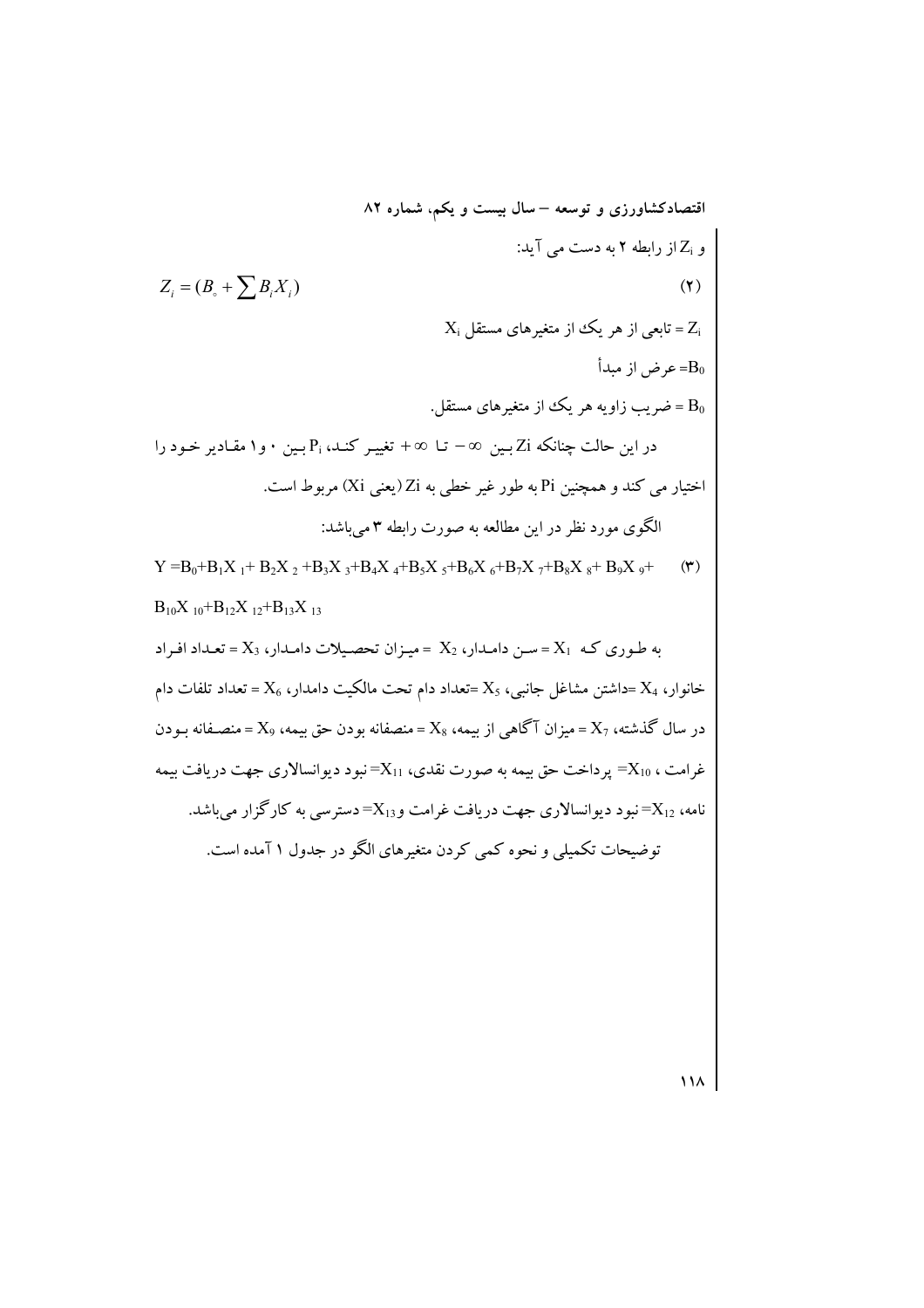#### جدول ١. معرفي متغيرهاي تحقيق

| سن دامدار بر حسب سال<br>سن دامدار تأثیری در احتمال پذیرش بیمه ندارد. $\rm H_{0}$<br>$X_{\mathcal{N}}$<br>سن دامدار در احتمال پذیرش بیمه اثر معنادار دارد. $\mathrm{H}_1$<br>تحصيلات: •= بي سواد، ٣ = خواندن و نوشتن، ٥ = ابتدايي، ٩ = راهنمايي، ١٢ = متوسطه،١٤ = فوقدييلم،<br>۱۶ = ليسانس<br>$X_{\mathsf{r}}$<br>. میزان تحصیلات دامدار تأثیری در احتمال پذیرش بیمه ندارد. $\rm H_0$<br>. تحصیلات دامدار در احتمال پذیرش بیمه اثر معنادار دارد. $\mathrm{H}_1$<br>تعداد افراد خانوار |
|--------------------------------------------------------------------------------------------------------------------------------------------------------------------------------------------------------------------------------------------------------------------------------------------------------------------------------------------------------------------------------------------------------------------------------------------------------------------------------------|
|                                                                                                                                                                                                                                                                                                                                                                                                                                                                                      |
|                                                                                                                                                                                                                                                                                                                                                                                                                                                                                      |
|                                                                                                                                                                                                                                                                                                                                                                                                                                                                                      |
|                                                                                                                                                                                                                                                                                                                                                                                                                                                                                      |
|                                                                                                                                                                                                                                                                                                                                                                                                                                                                                      |
|                                                                                                                                                                                                                                                                                                                                                                                                                                                                                      |
|                                                                                                                                                                                                                                                                                                                                                                                                                                                                                      |
| : تعداد افراد خانوار تأثيري در احتمال پذيرش بيمه ندارد. $\mathrm{H}_0$<br>$X_{r}$                                                                                                                                                                                                                                                                                                                                                                                                    |
| تعداد افراد خانوار در احتمال پذیرش بیمه اثر معنادار دارد. $\mathrm{H}_1$                                                                                                                                                                                                                                                                                                                                                                                                             |
| داشتن مشاغل جانبي : ١ = دارد، ٠ = ندارد                                                                                                                                                                                                                                                                                                                                                                                                                                              |
| : بشتن مشاغل جانبی تأثیری در احتمال پذیرش بیمه ندارد. $\mathrm{H}_0$<br>$X_{\epsilon}$                                                                                                                                                                                                                                                                                                                                                                                               |
| داشتن مشاغل جانبی در احتمال پذیرش بیمه اثر معنادار دارد. $\mathrm{H}_1$                                                                                                                                                                                                                                                                                                                                                                                                              |
| تعداد دام تحت مالکیت دامدار                                                                                                                                                                                                                                                                                                                                                                                                                                                          |
| $X_{\wedge}$<br>: تعداد دام تحت مالکیت دامدار تأثیری در احتمال پذیرش بیمه ندارد. $\mathrm{H}_0$                                                                                                                                                                                                                                                                                                                                                                                      |
| . تبعداد دام تحت مالکیت دامدار در احتمال پذیرش بیمه اثر معنادار دارد. $\mathrm{H}_1$                                                                                                                                                                                                                                                                                                                                                                                                 |
| تعداد تلفات دام در سال گذشته                                                                                                                                                                                                                                                                                                                                                                                                                                                         |
| : تعداد تلفات دام در سال گذشته تأثیری در احتمال پذیرش بیمه ندارد. $\rm H_0$<br>$X_{\epsilon}$                                                                                                                                                                                                                                                                                                                                                                                        |
| تبعداد تلفات دام در سال گذشته در احتمال پذیرش بیمه اثر معنادار دارد. $\overline{\mathrm{H}}_{1}$                                                                                                                                                                                                                                                                                                                                                                                     |
| میزان آگاهی از بیمه : ۱= عدم آگاهی ۲= آگاهی کم ۳= آگاهی متوسط ۴ = آگاهی کافی                                                                                                                                                                                                                                                                                                                                                                                                         |
| ب میزان آگاهی از بیمه تأثیری در احتمال پذیرش بیمه ندارد. $\mathrm{H}_0$<br>$X_{v}$                                                                                                                                                                                                                                                                                                                                                                                                   |
| . میزان آگاهی از بیمه در احتمال پذیرش بیمه اثر معنادار دارد. $\mathrm{H}_1$                                                                                                                                                                                                                                                                                                                                                                                                          |
| منصفانه بودن حق بيمه : ١= منصفانه، • = غير منصفانه                                                                                                                                                                                                                                                                                                                                                                                                                                   |
| $X_{\lambda}$<br>: بمنصفانه بودن حق بیمه تأثیری در احتمال پذیرش بیمه ندارد. $\mathrm{H}_0$                                                                                                                                                                                                                                                                                                                                                                                           |
| . منصفانه بودن حق بیمه در احتمال پذیرش بیمه اثر معنادار دارد. $\mathrm{H}_1$                                                                                                                                                                                                                                                                                                                                                                                                         |
| منصفانه بودن غرامت : ١= منصفانه، • = غير منصفانه                                                                                                                                                                                                                                                                                                                                                                                                                                     |
| . منصفانه بودن غرامت تأثيري در احتمال پذيرش بيمه ندارد. $\mathrm{H}_0$<br>$X_{\mathbf{Q}}$                                                                                                                                                                                                                                                                                                                                                                                           |
| . منصفانه بودن غرامت در احتمال پذیرش بیمه اثر معنادار دارد. $\mathrm{H}_1$                                                                                                                                                                                                                                                                                                                                                                                                           |
| پرداخت حق بیمه به صورت نقدی : ۱= پرداخت نقدی ، ۰= در غیر این صورت                                                                                                                                                                                                                                                                                                                                                                                                                    |
| $X_{\cdot}$<br>پرداخت حق بیمه به صورت نقدی تأثیری در احتمال پذیرش بیمه ندارد : $\mathrm{H}_0$                                                                                                                                                                                                                                                                                                                                                                                        |
| H1:  پرداخت حق بیمه به صورت نقدی در احتمال پذیرش بیمه اثر معنادار دارد.                                                                                                                                                                                                                                                                                                                                                                                                              |
| نبود دیوانسالاری جهت دریافت بیمه نامه : ۱=نبود دیوانسالاری، ۰=وجود دیوانسالاری                                                                                                                                                                                                                                                                                                                                                                                                       |
| : نبود دیوانسالاری جهت دریافت بیمه نامه، تأثیری در احتمال پذیرش بیمه ندارد. $\mathrm{H}_0$<br>$X_{\mathcal{U}}$                                                                                                                                                                                                                                                                                                                                                                      |
| نبود دیوانسالاری جهت دریافت بیمه نامه، در احتمال پذیرش بیمه اثر معنادار دارد. : $\mathrm{H}_1$                                                                                                                                                                                                                                                                                                                                                                                       |
| نبود دیوانسالاری جهت دریافت غرامت: ۱=نبود دیوانسالاری، ۰=وجود دیوانسالاری                                                                                                                                                                                                                                                                                                                                                                                                            |
| نبود دیوانسالاری جهت دریافت غرامت، تأثیری در احتمال پذیرش بیمه ندارد: $\mathrm{H}_0$<br>$X_{11}$                                                                                                                                                                                                                                                                                                                                                                                     |
| نبود دیوانسالاری جهت دریافت غرامت، در احتمال پذیرش بیمه اثر معنادار دارد. $\mathrm{H}_1$                                                                                                                                                                                                                                                                                                                                                                                             |
| دسترسی به کار گزار : ۱ = دسترسی به کار گزار ، ۰= عدم دسترسی                                                                                                                                                                                                                                                                                                                                                                                                                          |
| $X_{\mathcal{Y}}$<br>. دسترسی به کارگزار ، تأثیری در احتمال پذیرش بیمه ندارد. $\mathrm{H}_0$                                                                                                                                                                                                                                                                                                                                                                                         |
| H1:   دسترسی به کارگزار ، در احتمال پذیرش بیمه اثر معنادار دارد.                                                                                                                                                                                                                                                                                                                                                                                                                     |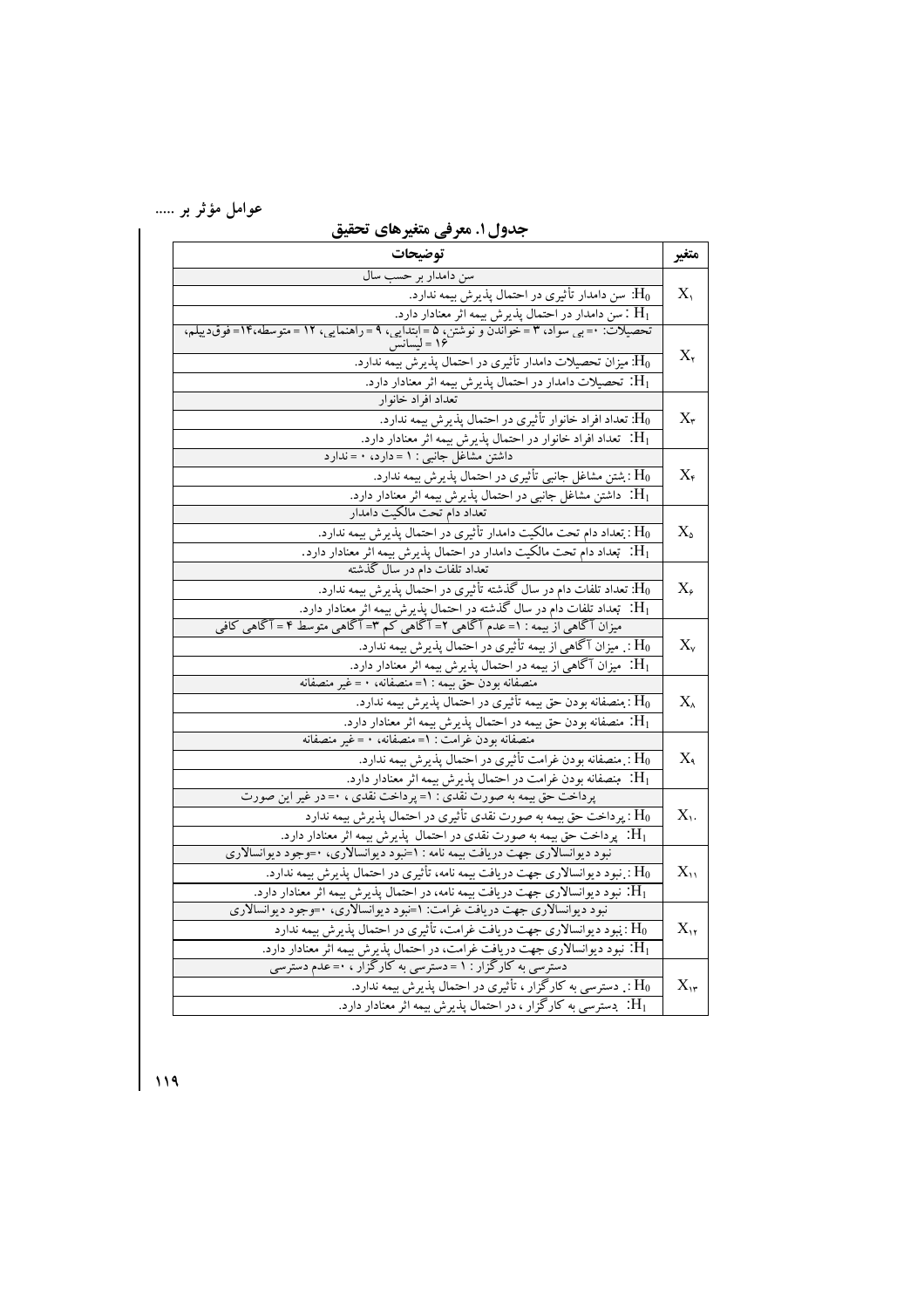پس از براورد ضرایب مدل لاجیت، برای بررسی میـزان تـأثیر متغیرهـای توضـیحی بـر متغیر وابسته یعنی پذیرش بیمه، اثر نهـایی هـر کـدام از متغیرهـای توضـیحی بـر احتمـال اختیـار مقدار یک توسط متغیر وابسته محاسبه گردید. اثر نهایی، همان مشتق تابع براورد شده نسبت بـه میانگین متغیرهای مستقل می باشد. چنانچه ماتریس متغیرهای مستقل، شامل متغیرهـای مجـازی نیز باشد، ممکن است آثار نهایی به طور مناسبی محاسبه نشود که برای رفع این مشکل می توان آثار نهای<sub>ی</sub> را در مقادیر صفر و یک متغیر مجازی محاسبه نمود و سپس مقدار این اثـر در صـفر را از مقدار اثر در یک کسر کرد و آن را به عنوان اثر نهایی متغیـر توضـیحی مـورد بررسـی در نظر گرفت.

برای محاسبه اثر نهایی هر کدام از متغیرهای مستقل در مدل لاجیت از رابطه ۴ استفاده مي گر دد (Green, 2000):

$$
MF_{xi} = \frac{e^{xB^{\wedge}}}{\left(1 + e^{xB^{\wedge}}\right)^{\gamma}} B^{\wedge}.
$$
 (F)

برای محاسبه اثر نهایی هر کدام از متغیرهای توضیحی، ابتـدا بـا قـراردادن میـانگین ایـن متغیرها در تابع براورد شده، مدل ^xB محاسبه شد و با قرار دادن در رابطه فوق، اثر نهـایـ هـر کدام از متغیرهای توضیحی در مدل لاجیت محاسبه گردید.

دادههای مـورد نیـاز ایـن پــژوهش بـه طریــق پیمایشــی و بــا تکمیــل ۱۴۸ پرسشـنامه ( ۷۴ بیمه شده و ۷۴ نفر بیمه نشده ) از دامداران شهرستان شوشتر، که به طور تصادفی طبقـهای انتخاب شده بودند، برای سال زراعی ۱۳۸۹ – ۱۳۸۸ جمع آوری شد. حجم نمونه بـا اسـتفاده از رابطه ۵ محاسبه شد( آذر و مومنی، ۱۳۸۵):

$$
n = \frac{NZ^{\tau} \frac{a}{\tau} p(1-p)}{\epsilon^{\tau} (N-1) + Z^{\tau} \frac{a}{\tau} p(1-p)}
$$
(a)

 $\mathbf{y}$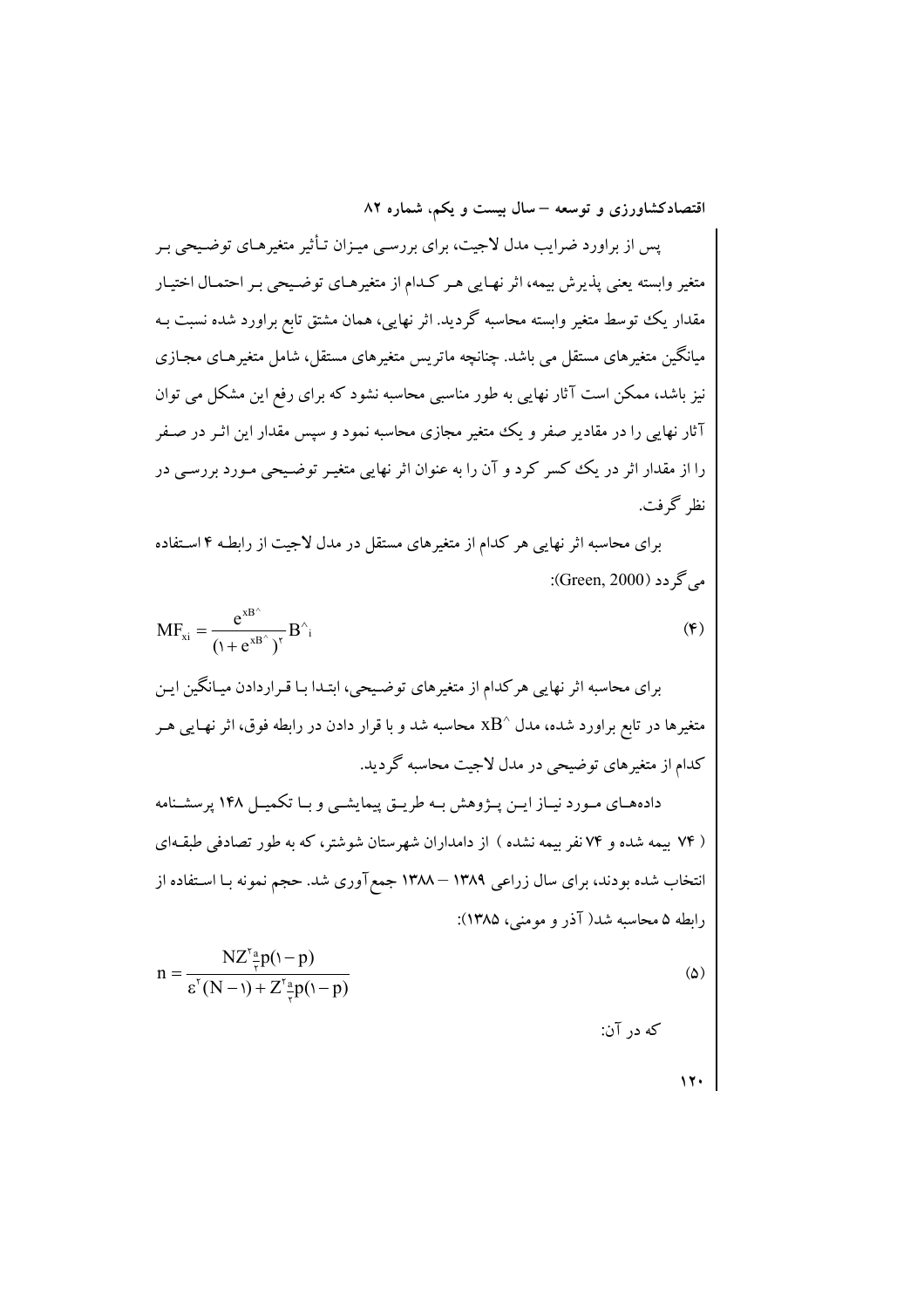عوامل مؤثر بر ….. n = ۱۴۸ نفر حجم نمونه که از طریق رابطـه فـوق قابـل محاسـبه اسـت، N = ۱۳۹۵۰ نفـر حجـم جامعه، P= <sub>۷</sub>/ نسبت افراد بیمه شده است که در رابطه فـوق بـه منظـور دسـتیابی بـه حـداکثر مقدار نمونه ممکن این نسبت برابر ۱٫ در نظر گرفته شد ( آذر و مومنی، ۱۳۸۵ ). سیزان توزیع نرمال در سطح معناداری مورد نظر که در این تحقیق در سطح  $\alpha = \lambda$  برابـر = Z ( ۱/۹۶) می باشد. ε = پارامتر ثابت بین ۰/۰۵ تا ۰/۱ که در این تحقیق ۸ ۰/= ε می باشد. باتوجه به محتوای پرسشنامه هـای جمـع آوری شـده از سـوی پاسـخگویان و بـه منظـور سـنجش و تحليـل داده هـا، آزمونهـاي مختلـف آمـاري (توصـيفي و اسـتنباطي) بـا كمـك نرمافزارهای Spss و Eviews به کار گرفته شد.

#### نتايج و بحث

دراین تحقیق تعداد کل دامداران نمونه مورد بررسی ۱۴۸ نفر شامل ۷۴ دامدار بیمه شده و ۷۴ دامدار بیمه نشده بوده است. نتایج آمار توصیفی به شرح جدول ۲ می باشد.

| انحراف معيار | ميانگين              | متغير                 |
|--------------|----------------------|-----------------------|
| 14/19        | fV/YV                | سن دامدار             |
| 39/7         | $\Lambda/\Upsilon$ ۹ | بعد خانوار            |
| 4V/Y         | $VV/\cdot V$         | تعداد دام             |
| V/YY         | f/ff                 | تلفات دام در سال قبل  |
|              |                      | مأخذ: يافته هاى تحقيق |

جدول ٢. آمار توصيفي نمونه مورد مطالعه

همان طور که ملاحظه می شود، میانگین سن دامداران ۴۷ سال و از طبقه میانسال جامعـه می باشند. عامل بعد خانوار نیز دومین متغیر کمی بوده که نشـاندهنده تعـداد افـراد خانوارهـایی است که به لحاظ اقتصادی به اصطلاح همسفرهاند که دامنه آن بین ۵ تا ۱۲ نفر میباشـد. عامـل تعداد دام تحت مالکیت دامداران دارای دامنه ای متغیر بوده بهطوری کـه انحـراف معیـار آن ۹۷

 $151$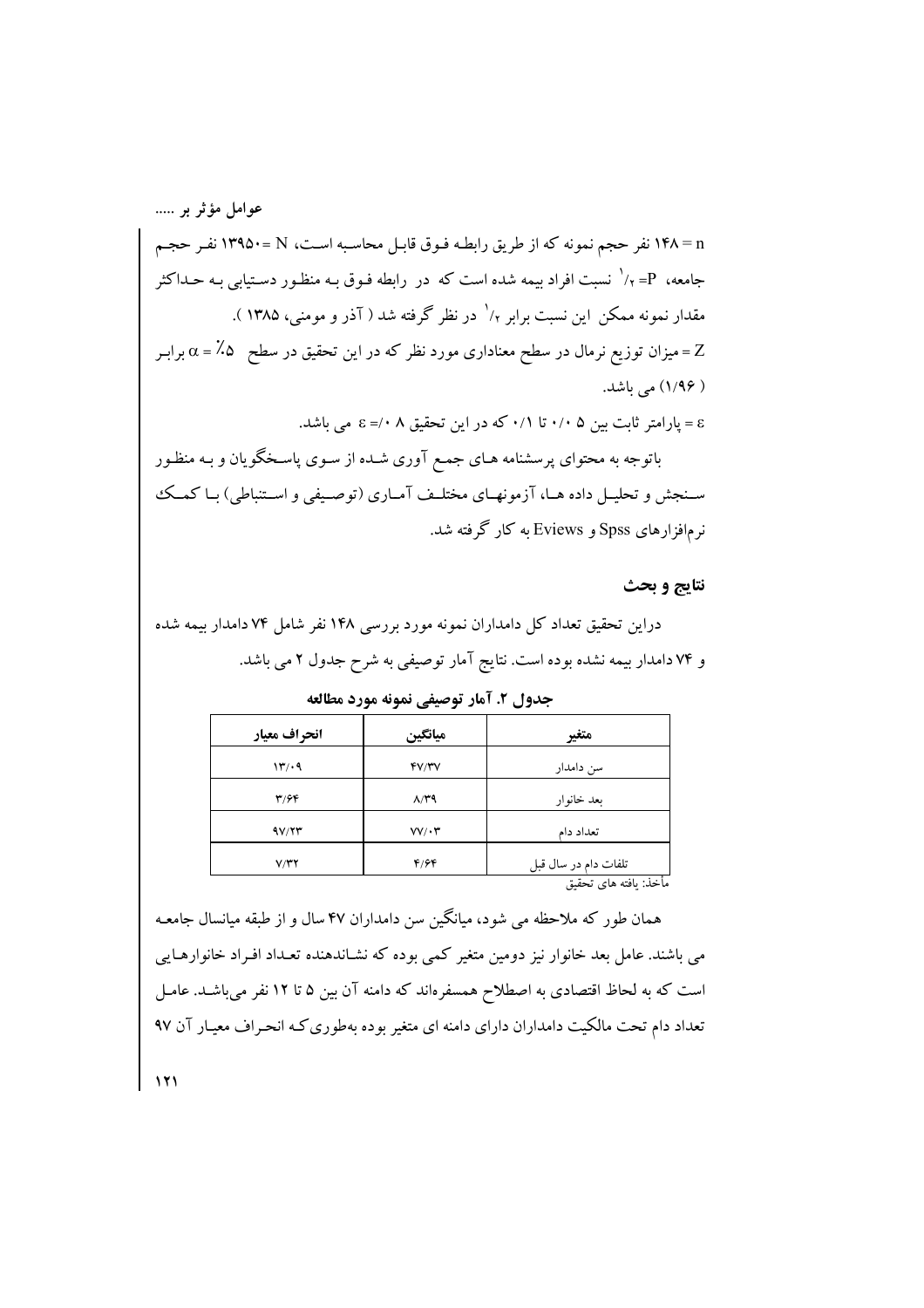اقتصادکشاورزی و توسعه – سال بیست و یکم، شماره ۸۲ رأس می باشد. اثر تعداد تلفات دام در سال قبل نیز به عنوان یک متغیـر کمـی در پــذیرش بیمـه مورد بررسی قرار گرفت.

مقایسه میانگین متغیرها در دو گروه مورد بررسی یکی از روشـهای سـاده بررسـی تـأثیر عوامل مختلف بر پذیرش بیمه دام میباشد. در این قسمت، میانگین متغیرهـای مختلـف بـین دو گروه از دامدارن با تمایل پذیرش بیمه دام و عدم پذیرش بیمه دام با استفاده از آزمون t مقایسـه شد که نتایج در جدول ۳ آمده است.

| مقايسه ميانگينها       | عدم پذیرش        |                     | پذيرش           |              |                                                    |
|------------------------|------------------|---------------------|-----------------|--------------|----------------------------------------------------|
| آماره t                | انحراف<br>معيار  | ميانگين             | انحراف<br>معيار | ميانگين      | متغير                                              |
| $-105^{\circ}$         | 17/9.            | F/VV                | ۱۳/۳۳           | fV/9V        | سن                                                 |
| $-4$ /9 <sup>ns</sup>  | $T/\Delta\Delta$ | $\lambda/\gamma$    | T/VF            | A/F9         | ىعد خانوار                                         |
| $-\Delta/\Lambda^{+*}$ | 49/10            | <b><i>TA/AY</i></b> | 118/09          | 110/77       | تعداد دام تحت مالكيت دامدار                        |
| $1/FY$ <sup>ns</sup>   | V/F9             | $T/Y$ ۹             | 9/09            | $\Delta$ /۴۹ | تعداد تلفات دام در سال قبل<br>a masa masa sa badan |

جدول ٣. مقايسه ميانگينها در دو حالت پذيرش و عدم پذيرش بيمه دام

بأخذ : بافته هاي تحقيق

\* سطح معناداری در سطح ۹۵ درصد lis = بدون معنی

همانگونه که در جدول ۳ مشاهده می شود، میانگین متغیرهای سن، بعـد خـانوار، تعـداد تلفات دام در سال قبل در دو گروه با تمایل پذیرش بیمه و عدم پذیرش بیمه تفـاوت معنـاداری را نشان نمی دهد، اما درمورد متغیر تعداد دام تحت مالکیت دامـدار میـان دو گـروه بـا تمایـل پذیرش بیمه و عدم پذیرش بیمه تفاوت معناداری در سطح ۵ درصد دیده میشود؛ لذا بـا توجـه به مقدار میانگینها می توان نتیجه گرفت که تعـداد دام تحـت مالکیـت دامـدار در پـذیرش بیمـه اثر گذار است.

برخی از متغیرهای این نمونه از نوع اسمی هستند و به همین دلیل در جدول ۳ آزموده نشدهاند و نمی توان برای این متغیرها آزمون t را به کار برد.

 $\sqrt{11}$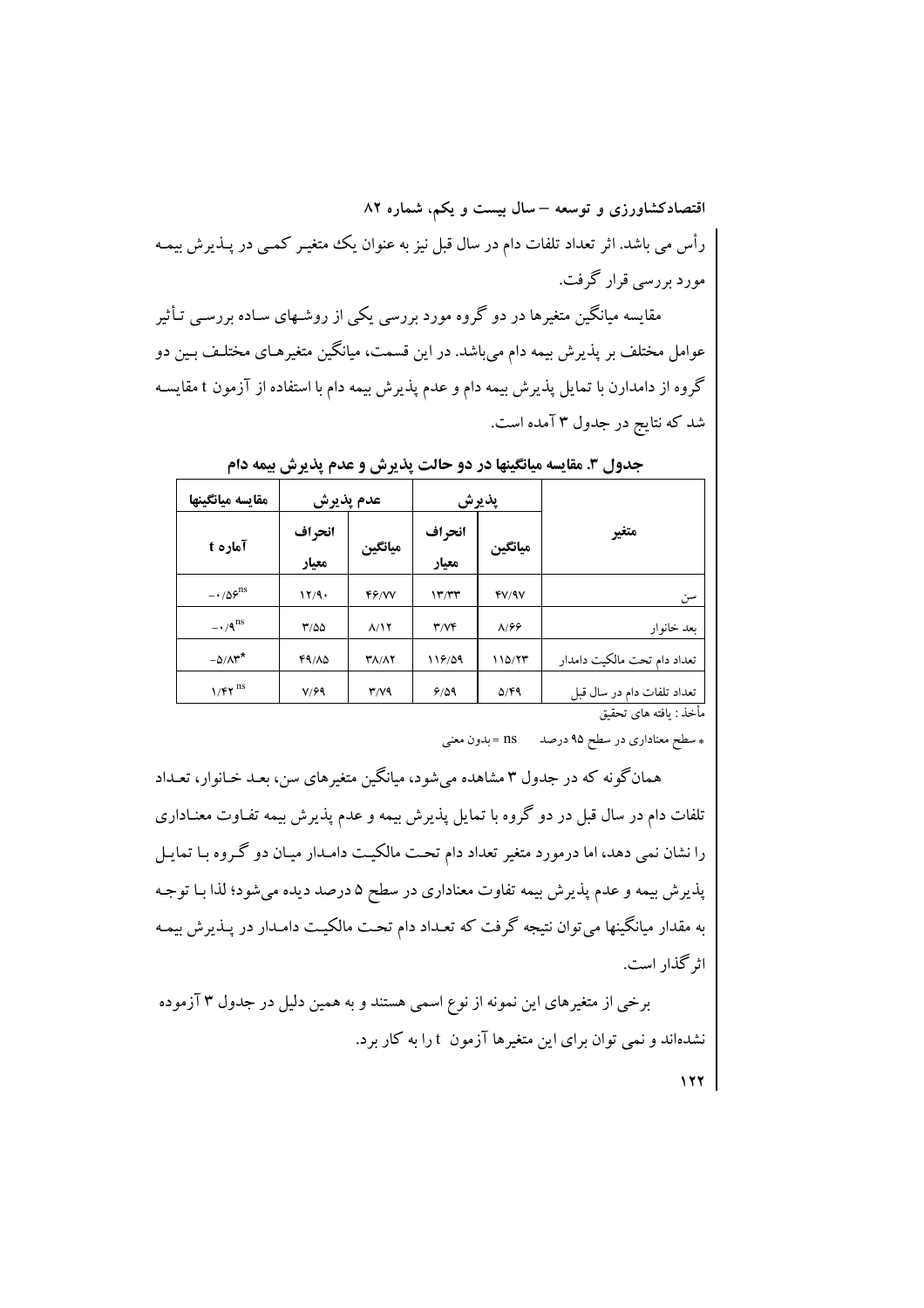## بررسی عوامل مؤثر بر پذیرش بیمه

هدف از این تحقیق پیدا کردن رابطه ای بین متغیـر پاسـخ وضـعیت پـذیرش بیمـه دام و سؤالات پرسشنامه میباشد. بدین منظور از رگرسیون لجسـتیک اسـتفاده شـد و نتـایج در قالـب جدول ۴ به دست آمد.

| ⊶ت                         |                           |                           |                            | <b>ين بر د۔</b><br>--                                   |
|----------------------------|---------------------------|---------------------------|----------------------------|---------------------------------------------------------|
| اثرنهایی                   | سطح<br>معناداري           | انحراف<br>معيار           | ضر يب                      | متغير                                                   |
| ۱۱۶۳                       | $\cdot$ /۳۹               | $\cdot$ / $\cdot$ ۳       | $-\cdot/\cdot \tau$        | سن دامدار(X۱)                                           |
| $-\cdot$ / $\cdot$ $\cdot$ | ۰/۰۱                      | ۰/۱۰                      | $-1$                       | تحصيلات(X۲)                                             |
| $\cdot/\cdot\cdot \Delta$  | $\cdot$ /61               | $\cdot$ / $\cdot$ 9       | $\cdot$ / $\cdot$ $\Delta$ | تعداد افراد خانوار(X۳)                                  |
| 1/۴۶                       | ۰/۱۱                      | $\cdot$ /9)               | ۱۱۴۶                       | داشتن مشاغل جانبی(X۴)                                   |
| $\cdot/\cdot\cdot$ Y       | ۰/۰۱                      | $\cdot/\cdot$ )           | $\cdot/\cdot$ \reflation ( | تعداد دام تحت مالکیت دامدار(X۵)                         |
| $-\cdot/\cdot$ )           | $\cdot$ / $\cdot$ 9       | ۰/۰۵                      | $-\cdot/\cdot \Lambda$     | تعداد تلفات دام در سال گذشته(X۶)                        |
| $\cdot$ / $\cdot$ 9        | $\cdot/\cdot$ \           | ۰/۳۳                      | $\cdot/\lambda\lambda^*$   | میزان آگاهی از بیمه(XV)                                 |
| $1/\cdot 0$                | ۰/۱۸                      | $\cdot$ /VV               | $1/\cdot 0$                | منصفانه بودن حق بيمه(X۸)                                |
| $\cdot/\prime\cdot$        | ۰/۸۹                      | .799                      | $\cdot/\prime$             | منصفانه بودن غرامت(X۹)                                  |
| $-\cdot/\lambda\lambda$    | ۰/۱۸                      | ۰۱۶۶                      | $-\cdot/\lambda\lambda$    | پرداخت حق بیمه به صورت نقدی(X۱۰)                        |
| $-1/5$                     | $\cdot$ / $\cdot$ 6       | $\cdot$ / $\wedge$ $\vee$ | $-1/5r$                    | نبود دیوانسالاری جهت دریافت بیمه نامه(X <sub>۱۱</sub> ) |
| $-1/F9$                    | ۰/۰۴                      | $\cdot$ / $\vee \circ$    | $1/F9$ *                   | نبود دیوانسالاری جهت دریافت غرامت(X۱۲)                  |
| T/F9                       | $\cdot/\cdot\cdot\cdot$ ) | $\cdot$ /9 $\wedge$       | $\mathbf{r}/\mathbf{r}$ 9* | $(X_{\mathfrak{h}^{\mathfrak{p}}})$ دسترسی به کارگزار   |
|                            | $\cdot/\Delta$            | 1/19                      | $-1/7\Lambda$              | <u>عرض از مبدا(مق</u> دار ثابت)                         |

جدول ۴. نتایج براورد الگوی لاجیت به روش حداکثر راستنمایی

مأخذ : يافته هاى تحقيق

برای یافتن بهترین مدل به ترتیب عواملی که دارای بـالاترین سـطح معنـاداری هسـتند از مدل حذف و آزمون در هر مرحله پس از حذف یک عامل اجرا شد و در پایان براورد الگـوی رگرسیونی برحسب عوامل باقیمانده برای یافتن مـدل مناسـب انجـام گرفـت کـه نتیجـه آن در جدول ۵ ملاحظه مي شود.

 $177$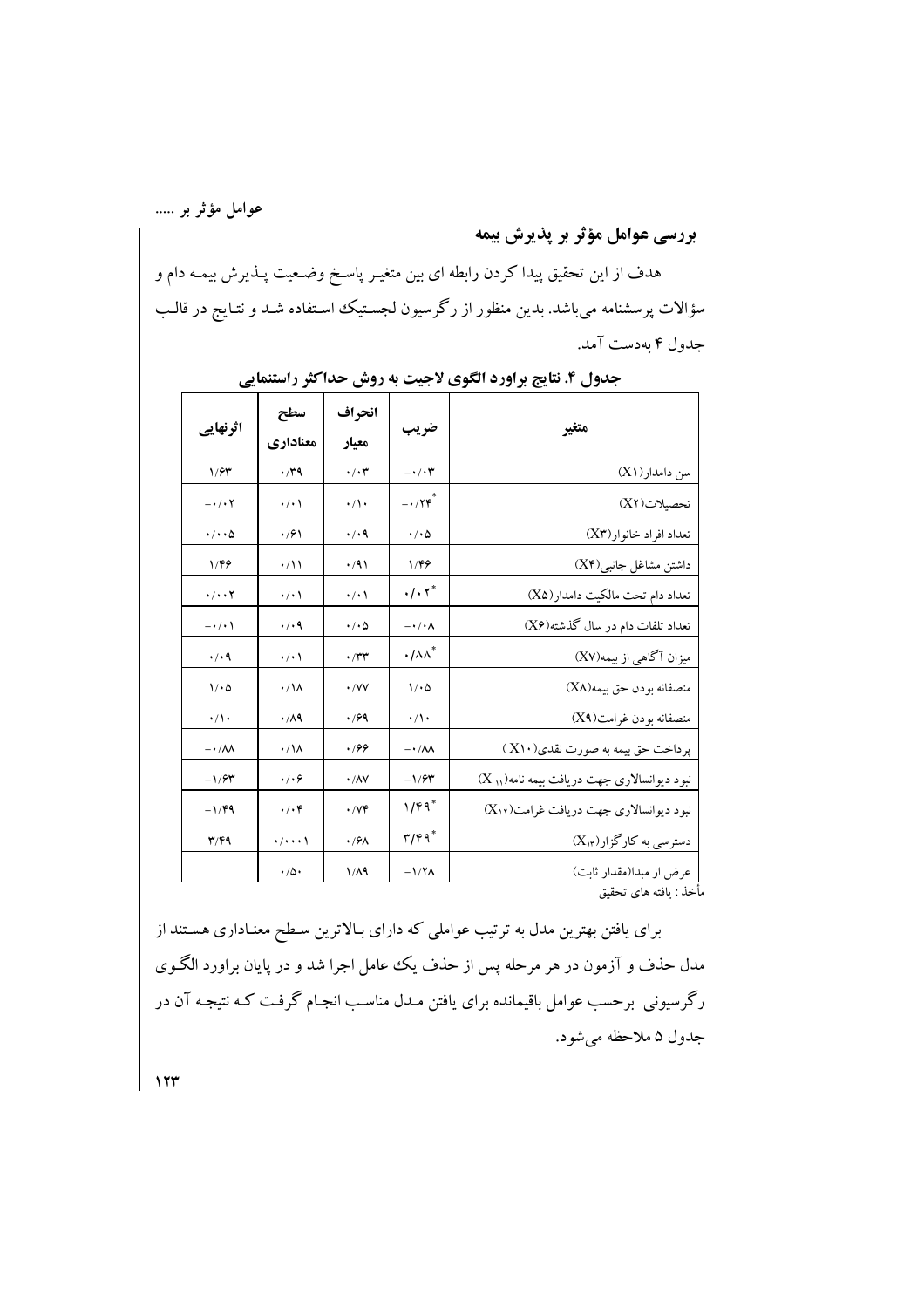| پس از حذف متغیرهای بی معنی |                           |                             |                            |                                              |  |
|----------------------------|---------------------------|-----------------------------|----------------------------|----------------------------------------------|--|
| اثرنهایی                   | سطح<br>معناداري           | انحراف<br>معيار             | ضريب                       | متغير                                        |  |
| $- \cdot / \cdot 7$        | $\cdot/\cdot$ )           | $\cdot$ / $\cdot$ $\vee$    | $-\cdot/9^*$               | $(X_{\mathsf{r}})$ تحصيلات                   |  |
| $\cdot/\cdot\cdot$         | $\cdot/\cdot\cdot \Delta$ | $\cdot/\cdot\cdot f$        | $\cdot/\cdot$ \*           | $(X_{\delta})$ تعداد دام تحت مالکیت دامدار   |  |
| $\cdot$ /VQ                | $\cdot$ / $\cdot$         | .79                         | $\cdot$ / $\vee \circ$ *   | $(X_v)$ میزان آگاهی از بیمه                  |  |
| $-1/FF$                    | $\cdot$ / $\cdot$         | $\cdot$ / $\Delta V$        | $-1/FF^*$                  | $(X_{17})$ نبود دیوانسالاری جهت دریافت غرامت |  |
| $\mathbf{r}/\mathbf{v}$    | $\cdot/\cdot\cdot\cdot$   | .788                        | $\mathbf{r}/\mathbf{v}$ .* | $(X_{\mathfrak{h}^*})$ دسترسی به کارگزار     |  |
|                            | $\cdot$ / $\cdot$ ۳       | $\cdot$ / $\wedge\breve{r}$ | $-1/\lambda$ <sup>*</sup>  | عرض از مبدا(مقدار ثابت)                      |  |
| مأخذ : يافته هاى تحقيق     |                           |                             |                            |                                              |  |

جدول۵. براورد الگوی لاجیت به روش حداکثر راستنمایی

با توجه به جدول، تمامی این عوامل در سطح معنـاداری ۰/۰۵ معنـادار شـدهانـد. نتـایج تحلیلی مدل لاجیت نشان می دهد که عواملی نظیر میزان تحصیلات، تعداد دام تحت مالکیت دامدار، میزان آگاهی از بیمه، نبود دیوانسالاری جهت دریافت غرامت و دسترسی بـه کـارگزار اثر معناداری در پذیرش بیمه دارند. سطح تحصیلات علی رغم باور قبلی، در شهرسـتان شوشـتر دارای ضریب اثر منفی در پذیرش بیمه می باشد. تعداد دام تحت مالکیت دامدار دارای ضریب اثر منفی در پذیرش بیمه می باشد.

در مورد نبود دیوانسالاری دریافت غرامت باید گفت که به ازای هر ۱ واحـد تـلاش در جهت كاستن ديوانسالاري پرداخت خسارت، احتمال يـذيرش بيمـه ١/۴۴ درصـد كـاهش می یابد که بر خلاف انتظار قبلبی مبی باشـد و البتـه مـی توانـد مربـوط بـه نحـوه کدگـذاری در خصوص افراد نیذیرنده بیمه باشد. اغلب افراد این گروه به دلیل نداشتن آگاهی از بیمه نسبت به دیوانسالاری عملیات پیمه با مشکلی مواجه نیوده انید. دلیل دیگیر درمیورد این خروجی و استنباطی که حاصل می شود این است که کاهش دیوانسالاری جهت جبران خسارت یا نادیده گرفتن ضرورت برخی از ضوابط اجرایبی، گـاهی منجـر بـه افـزایش خطـرات اخلاقـی شـده و کثرت پرونده های غرامت موجب طولانی شدن فرایند رسیدگی و نظارتها شـده و لـذا جبـران  $156$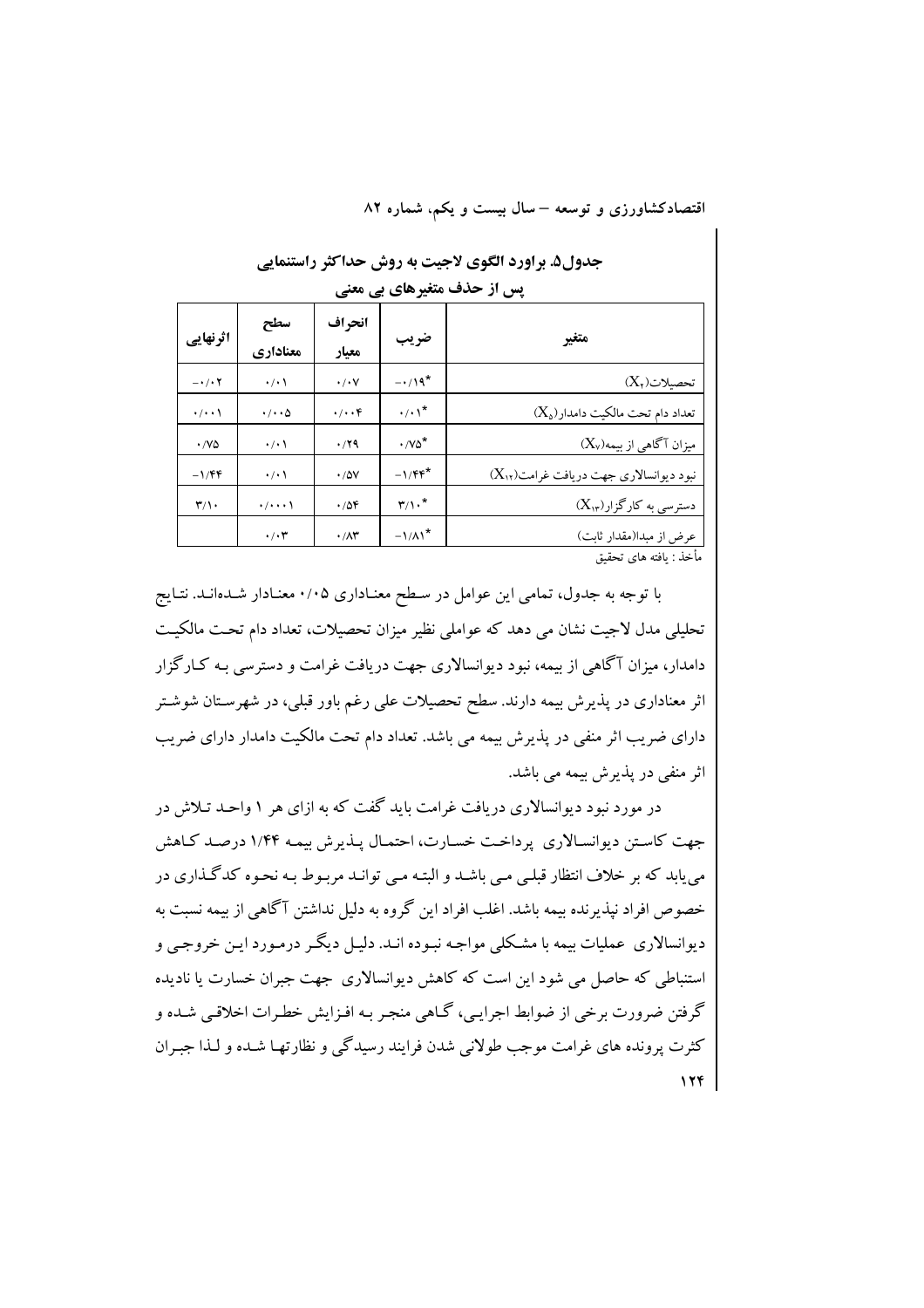زيان خسارت ديدگان واقعي با كندي مواجه مي گردد. همچنـين بـا افـزايش ضـريب خطـر در نتیجه افزایش آمار پرداختی ، میزان تعرفه حق بیمه در سالهای آتی همواره افـزایش مـی پابـد. از طرفي تشديد ديوانسالاري نيز مي تواند آثار سوء در ترويج فرهنگ بيمه داشته باشد كه در هـر حال نارضایتی بیمه گذاران واقعی را به دنبال دارد. بنابراین همواره می بایست سطح معقـولی از دیوانسالاری رعایت گردد و از افراط و تفریط در این زمینه پرهیز نمود. دسترسی به کـارگزار به منظور انجام امور بیمه گذاران اعم از بیمه نمودن دامها و یا ارزیابی جبـران خسـارت بـا سـطح معناداری بالایی و با ضریب مثبت نقش مؤثری در پذیرش بیمه دارد به گونه ای کـه بـا افـزایش یک نفر به کارگزاران، احتمال پذیرش بیمه ۳/۱ درصد افزایش می یابد .

متغیرهایی که در این مدل معنادار نشده اند عبارتند از: سن، بعد خانوار، داشتن مشاغل جانبي، تعداد تلفات دام در سال قبل، منصفانه بو دن حق بيمه، منصفانه بو دن غرامت پر داختے، یر داخت حق بیمه به صورت نقدی و نبود دیوانسالاری دریافت بیمه نامه می باشـد. از میـان ایـن متغیرها ضرایب متغیرهای سن، منصفانه بودن حق بیمه، منصفانه بودن غرامت و پرداخت نقبدی حق بیمه متناسب با ضرایب براوردی در مطالعات قبلی می باشد به گونـهای کـه بـا افـزایش سـن دامدار پذیرش بیمه کاهش می پاید. منصفانه بودن حتی بیمیه و غرامتهای پرداختبی نینز باعث افزايش پذيرش بيمه مي شود ولي معنا دار نبودن آنها در مدل به اين دليل بود كه اغلب نظـرات افراد در دو گروه بیمه شده و بیمه نشده به هم شبیه بوده و نیز با توجه به اینکه در سـالهای اخیـر صندوق بيمه اقدام به گز ينهاي نمودن تعرفهها نموده است دامدار مي تواند با انتخاب تعرفه بالاتر حق بيمه، از تعهدات غرامتي بالاتر نيز بهـرهمنـد شـود. الـزام دامـدار بـه پرداخـت حـق بيمـه بـه صورت نقدی و در ابتدای عقد قرارداد بیمه باعث کاهش پذیرش بیمه مبی شـود. گفتنـبی اسـت که اجرای طرحهایی نظیر طرح فراگیر بیمه دام که در آن مبلغ حق بیمـه یـا قیمـت قراردادهـای بیمه از محل غرامتهای پرداختی به بیمه گذار مستهلک می شد (در زمان تحویل بیمه نامه به بیمـه گذار، وجهی دریافت نمیشد) در صورتی که با اطلاع رسانی و آگاهی دادن بـه بیمـه گـذاران صورت می گرفت می توانست اثر معناداری در پذیرش بیمه داشته باشد که متأسفانه ایـن امـر در  $170$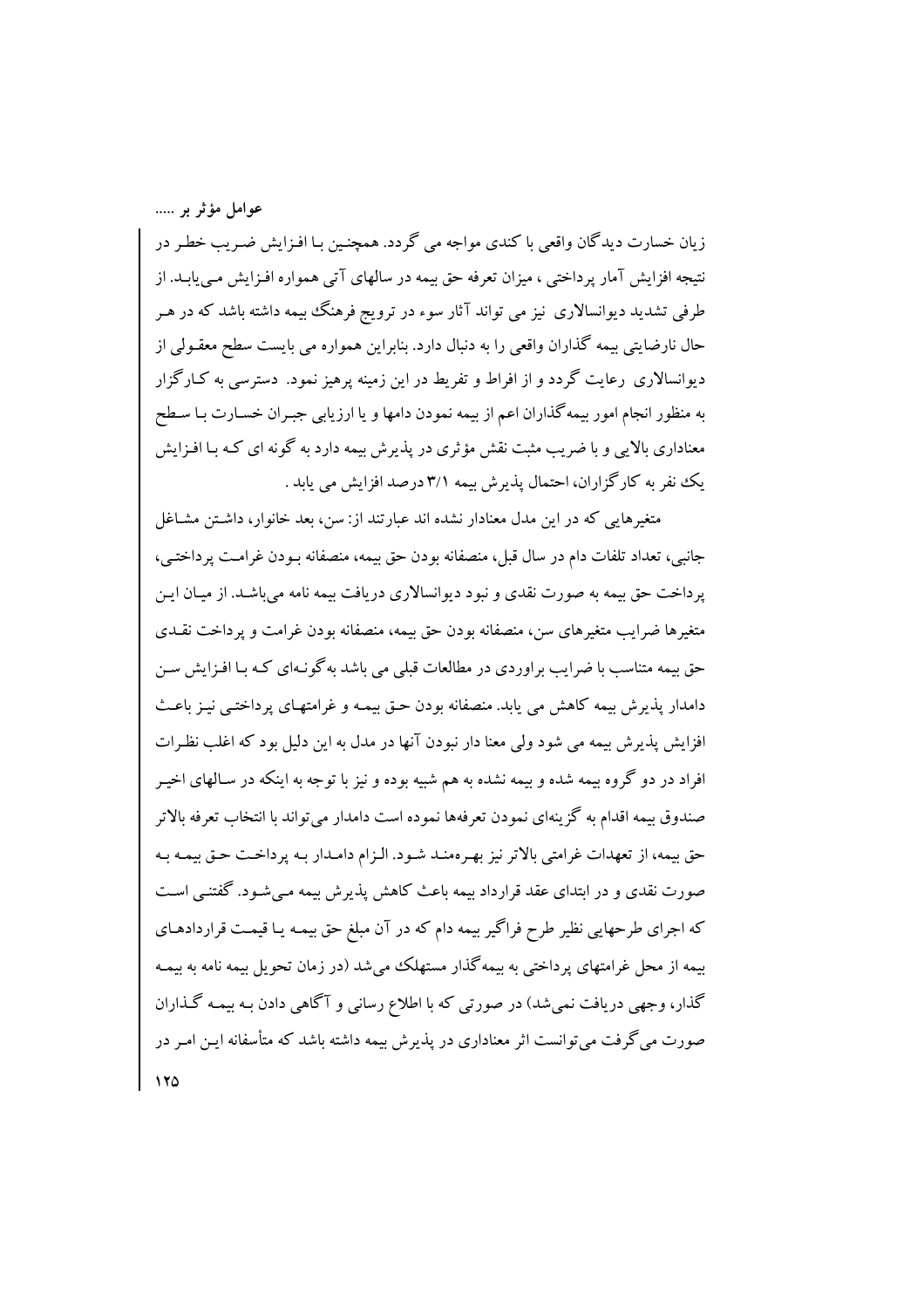شهرستان محقق نشده بود. در مورد معنادار نشدن متغیرهای تعداد تلفات دام در سال قبل، سن و بعد خانوار باتوجه به همگنی بافت جمعیتی روستاها و نیز رجوع به جـدول ۳ مـیتـوان نزدیـک بودن میانگین مشاهدات در دو گروه بیمه شده و بیمه نشده را دلیل این مسئله دانست.

درخصوص مشاغل جانبی، بر خلاف مطالعات قبلی، تمایل دامدار به داشتن شغل جانبی باعث افزایش پذیرش بیمه می شـود، زیـرا داشـتن مشـاغل جـانبی از یـک سو باعـث مقاومـت دامدار در مواجه با خطر و افزایش ریسک گریزی او می شـود و از سـوی دیگـر بـه بهبـود بنیـه مالی دامدار در جهت تأمین نهادهها و نیز خرید بیمه نامه به عنوان یک کالای ضروری در سـبد مصرفی خانوار نیز کمک می کند.

## نتبجه گیری و پیشنهاد

از مقايسه نتايج مطالعه حاظر با مطالعات قبلي مشخص مي شـود كـه تـأثير اغلـب عوامـل مورد مطالعه همسو با نتايج مطالعات پيشين مي باشد؛ از جمله: سطح آگاهي افراد از طـرح بيمـه کشاورزی، میزان دسترسی به کارگزار و تعداد دام تحت مالکیت دامدار ( سـطح فعالیـت ) کـه مطابق با مطالعات زمانی و همکاران (۱۳۸۶) می باشد و همچنین یافتهاخیر با مطالعات قلاونـد و چیذری (۱۳۸۳)، امینی و همکاران (۱۳۸۱)، انجولارس و سنتیس (Enjolars Senties, 2008) و آگورستو و همکارانش(Ogurstov et al., 2006) نیز همسو و رابطه مستقیم بین این عوامل و يذيرش بيمه وجود دارد. ميـزان حـق بيمـه پرداختـي و غرامـت دريـافتي همراسـتا بـا تحقيقـات زاهـدي (١٣٧٩) بـوده و ميـزان تحصـيلات افـراد در مطالعـه حاضـر و مطالعـات عبـدالهي و اسلاملوئیان (۱۳۸۶) اثر منفی در پذیرش بیمه دارد در حالی که این متغیر در مطالعات قلاوند و چیذری (۱۳۸۳)، کرباسی و کامبوزیا (۱۳۸۲) و جائیکه و همکارانش(Jakinda et al., 2006) اثر مستقیم بر پذیرش بیمه را نشان می دهد. در مطالعه حاضر در مورد مشاغل جانبی بـر خـلاف نتايج كرباسي و كامبوزيا (١٣٨٢) و نيز عبـدالهي عـزت آبـادي و اسـلاملوئيان (١٣٨۶ ) رابطـه مستقیم با پذیرش بیمه به چشم میخورد. 178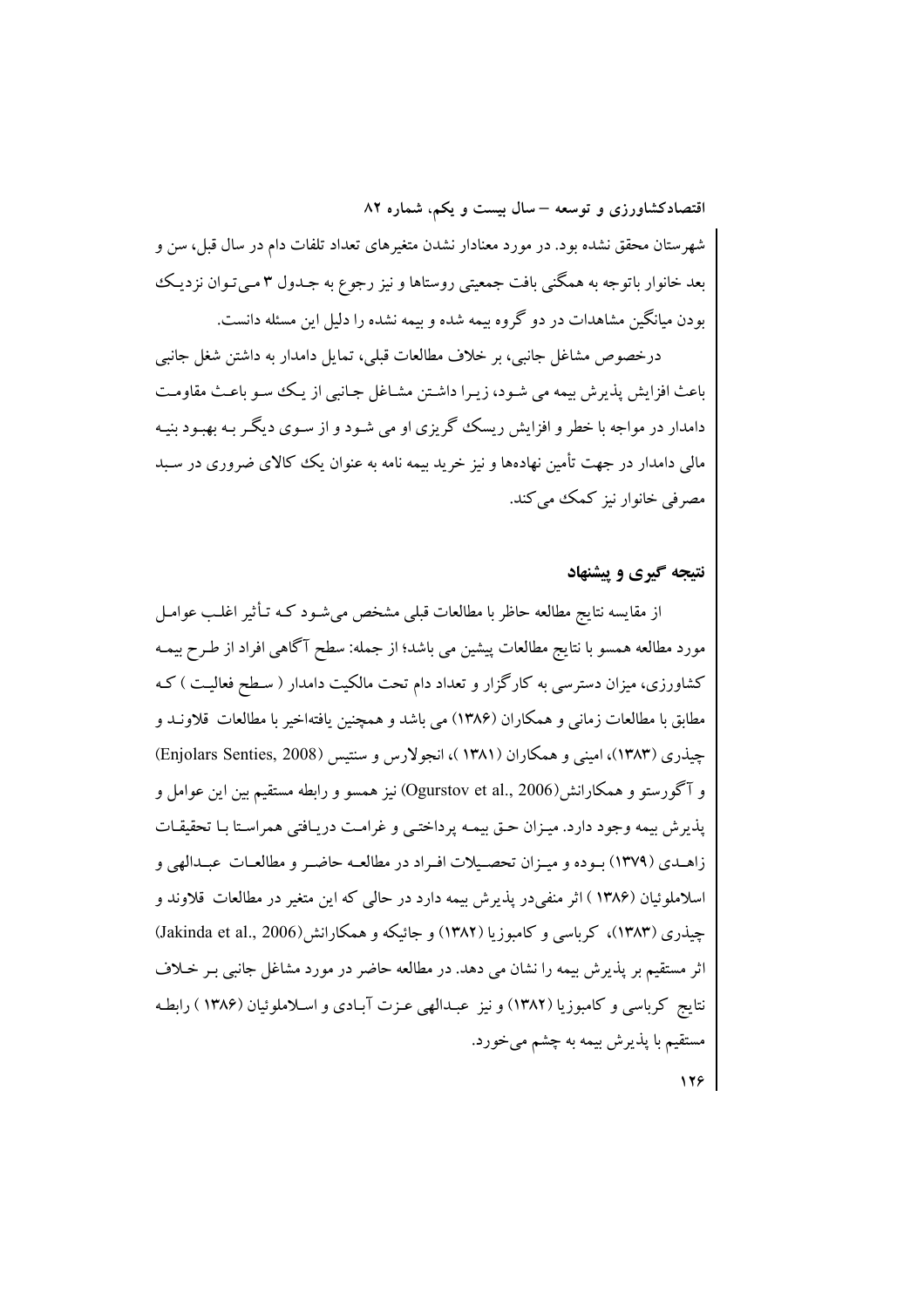عوامل مؤثر بر .....

با توجه به ضرایب براوردی و مقادیر مربوط به اثر نهایی، بالاترین ضریب و بـه تبـع آن بالاترین اثر نهایی، مربوط به متغیر دسترسی به کارگزار مبی باشـد. لـذا توجـه بـه ایـن متغیـر بـه لحاظ تأمین نیروی مورد نیاز، تخصص و داشتن آموزشهای کافی علمی و بیـنش کـافی نسـبت به رفتار و نگرش دامداران و نیز توجه به نیازهای رفـاهی و انگیزشـی کـارگزاران ضـمن وجـود یک سیستم نظارتی مستمر می تواند در پذیرش بیمه بسیار تأثیر گذار باشد.

توجه به عامل سطح آگاهی دامداران از تنوع خـدمات بیمـه ای، شـرایط بیمـهپـذیری و جبران خسارتها به عنوان دومین عامل اثر گذار در پذیرش بیمه می باشد و لذا فرهنگ سازی و اطلاع رسانی مناسب به عنوان یک فعالیت محوری شرکتهای خدمات بیمهای مـی توانـد ضـمن بالا بردن پذیرش بیمه در افزایش بنیه مالی این شرکتها مؤثر واقع گردد.

تعـداد دام بهـرهبـردار سـومين عامـل تأثيرگـذار در پـذيرش بيمـه بـوده بـدين معنـا كـه دامداریهای بزرگتر و فعالانی که صرفاً به دامداری و دامیروی اشتغال دارنـد بـه منظـور کـاهش ریسک سرمایه موجود خود تمایلات بیشتری جهت استفاده از بیمه دارند و لـذا توجـه صـندوق بيمه به اين گروه از فعالان سبب بهبود عملكرد بيمه مي شود.

سایر پیشنهادهایی که از بررسی نظرات دامداران بهدست آمده بهشرح ذیل میباشد:

۱. گسترش مراکز خدماتی توزیع نهاده ها و ایجـاد فضـای رقـابتی بـه منظـور دسترسـی آسان دامدارن به نهاده های مورد نیاز

۲. توجه به رفاه اقتصادي دامداران و ايجاد امنيت شغلبي از طريق توسعه بيمه روستاييان ٣. بيمه نمودن دامها بر اساس ارزش واقعي دام و يرداخت غرامت واقعي

۴. برداشتن دیوانسالاری دست و پاگیر در زمینه صدور بیمـه نامـه و پرداخـت غرامـت، سبب افزايش تقاضاي بيمه توسط ساير دامداران مي شود.

۵. اعمال تخفیف در حق بیمه برای دامدارانی که بدون وقفه و یا بـا تلفـات پـایین تـر از حد متعارف به امر بيمه مي يردازند.

 $\sqrt{V}$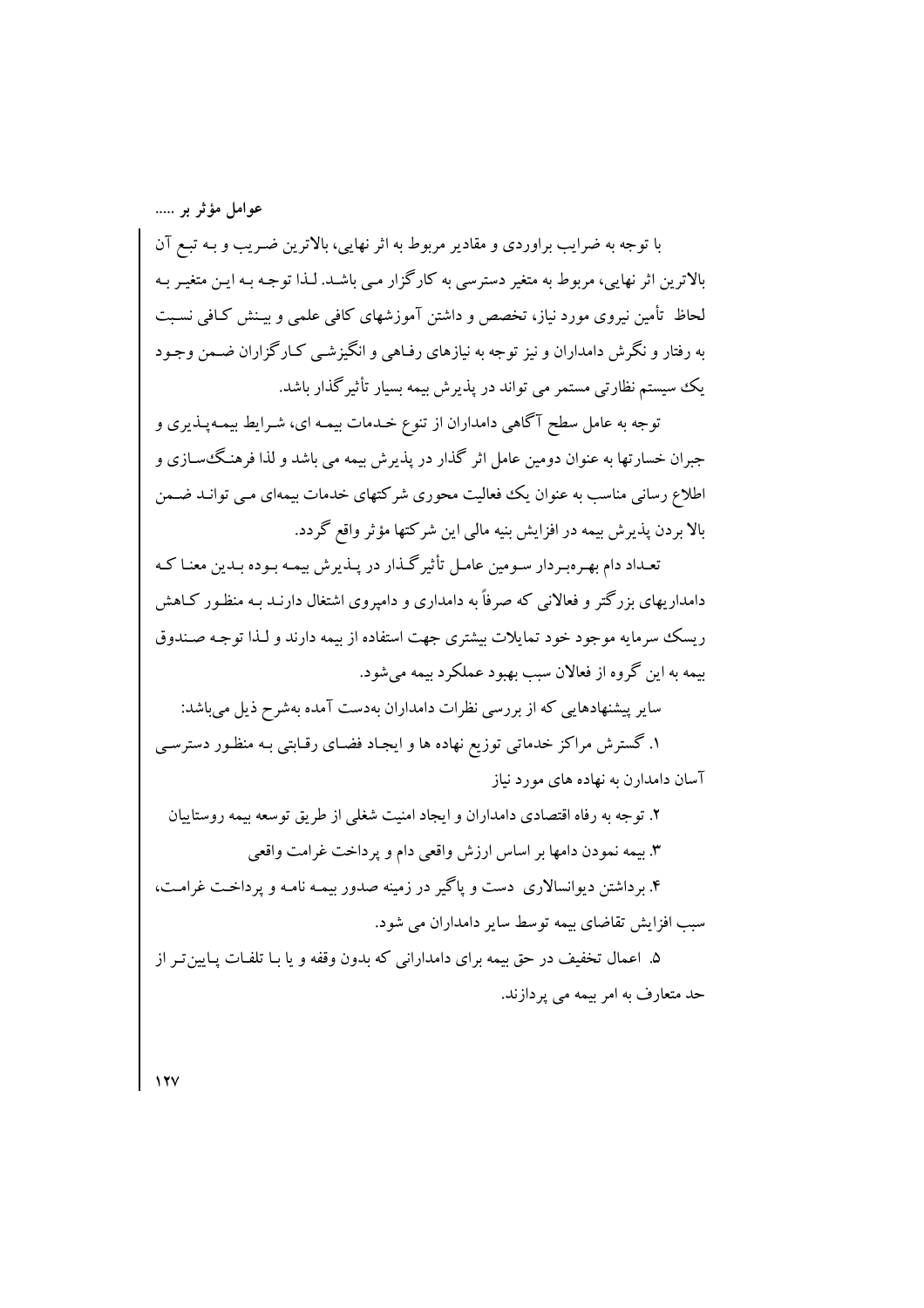منابع

**1 TA** 

۱. آذر، ع. و مومنی، م. ۱۳۸۰. آمار و کاربرد آن در مدیریت. جلد دوم. چاپ نهم. تهـران: انتشارات سمت. ۲ . امینـی، ا. م. و جمشـیدي، م. و صـادقي، م. ۱۳۸۱. عوامـل مـؤثر بـر ریسـک و تمایـل دامداران استان آذربایجان شرقی به بیمه کردن دام هایشان *اقتصاد کشاورزی و توس*عه، ۱۰  $.1F - 1Y\Delta$ : (۳۹) ۳. زاهدي،م. ١٣٧٩. بررسي بيمه واحدهاي دامي در استان خراسان. اولين همايش بيمه کشاورزی. توسعه و امنیت سرمایه گذاری. ۴. زمـاني،غ. و كرمـي، ع. و كشـاورز، م. ۱۳۸۶. پــذيرش بيمــه محصـولات كشـاورزي؛ سازههای تعیین کننده. *اقتصاد کشاورزی توسعه*، ۱: ۱۴۱ - ۱۶۸. ۵. سالنامه آماری استان خوزستان. ۱۳۸۷. وزارت کشور –اسـتان خوزسـتان- دفتـر آمـار و اطلاعات . ۶. عبدالهی عزت آبادی،م. و اسلاملوییان، ک. ۱۳۸۶. بررسی عوامل مؤثر بر پذیرش طرح بیمه پسته در ایران. *دانش کشاورزی، ۱ (۱): ۱۴۸–۱*۴۱. ۷. قلاوند،ک،و چیذری،م. ۱۳۸۳. عوامل مؤثر بر پذیرش بیمه محصولات کشاورزی در بین کشاورزان استانهای تهران و مازندران. مجموع مقـالات دومـین همـایش علمـی بیمـه کشاورزی. توسعه و امنیت سرمایه گذاری. تهران: ۲۶–۲۷ دیماه، ص ۱۶۶–۱۹۰. ۸. کرپاسی،ع.و کامبوزیا، ن. ۱۳۸۲. بررسی عوامل مؤثر پیر تقاضیای بیمیه محصبولات در استان سیستان و بلوچستان *. اقتصاد کشاورزی و توسعه*، ۱۱(۴۱و۴۲): ۱۸۴–۱۸۴.